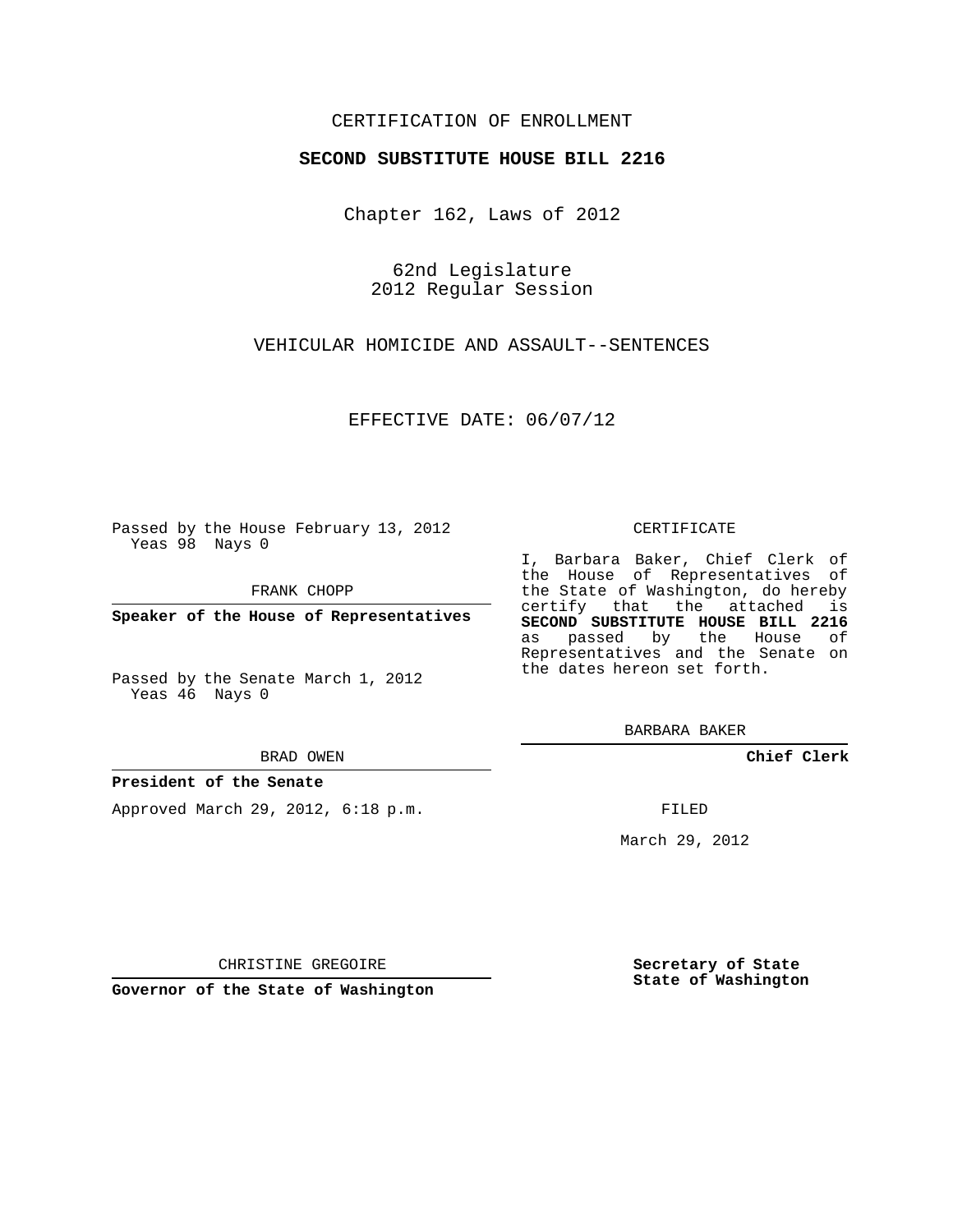# **SECOND SUBSTITUTE HOUSE BILL 2216** \_\_\_\_\_\_\_\_\_\_\_\_\_\_\_\_\_\_\_\_\_\_\_\_\_\_\_\_\_\_\_\_\_\_\_\_\_\_\_\_\_\_\_\_\_

\_\_\_\_\_\_\_\_\_\_\_\_\_\_\_\_\_\_\_\_\_\_\_\_\_\_\_\_\_\_\_\_\_\_\_\_\_\_\_\_\_\_\_\_\_

Passed Legislature - 2012 Regular Session

## **State of Washington 62nd Legislature 2012 Regular Session**

By House Ways & Means (originally sponsored by Representatives Hurst,<br>Pearson, Van De Weqe, Dahlquist, Tharinger, Goodman, Johnson, Van De Wege, Dahlquist, Tharinger, Goodman, Johnson, Dammeier, Sells, Kelley, McCune, and Kristiansen)

READ FIRST TIME 02/07/12.

7

 1 AN ACT Relating to vehicular homicide and vehicular assault 2 sentences; reenacting and amending RCW 9.94A.515; and prescribing 3 penalties.

4 BE IT ENACTED BY THE LEGISLATURE OF THE STATE OF WASHINGTON:

 5 **Sec. 1.** RCW 9.94A.515 and 2010 c 289 s 11 and 2010 c 227 s 9 are 6 each reenacted and amended to read as follows:

| 8  | TABLE 2                                 |
|----|-----------------------------------------|
| 9  | <b>CRIMES INCLUDED WITHIN</b>           |
| 10 | EACH SERIOUSNESS LEVEL                  |
| 11 | Aggravated Murder 1 (RCW)<br>XVI        |
| 12 | 10.95.020)                              |
| 13 | Homicide by abuse (RCW 9A.32.055)<br>XV |
| 14 | Malicious explosion 1 (RCW)             |
| 15 | 70.74.280(1)                            |
| 16 | Murder 1 (RCW 9A.32.030)                |
|    |                                         |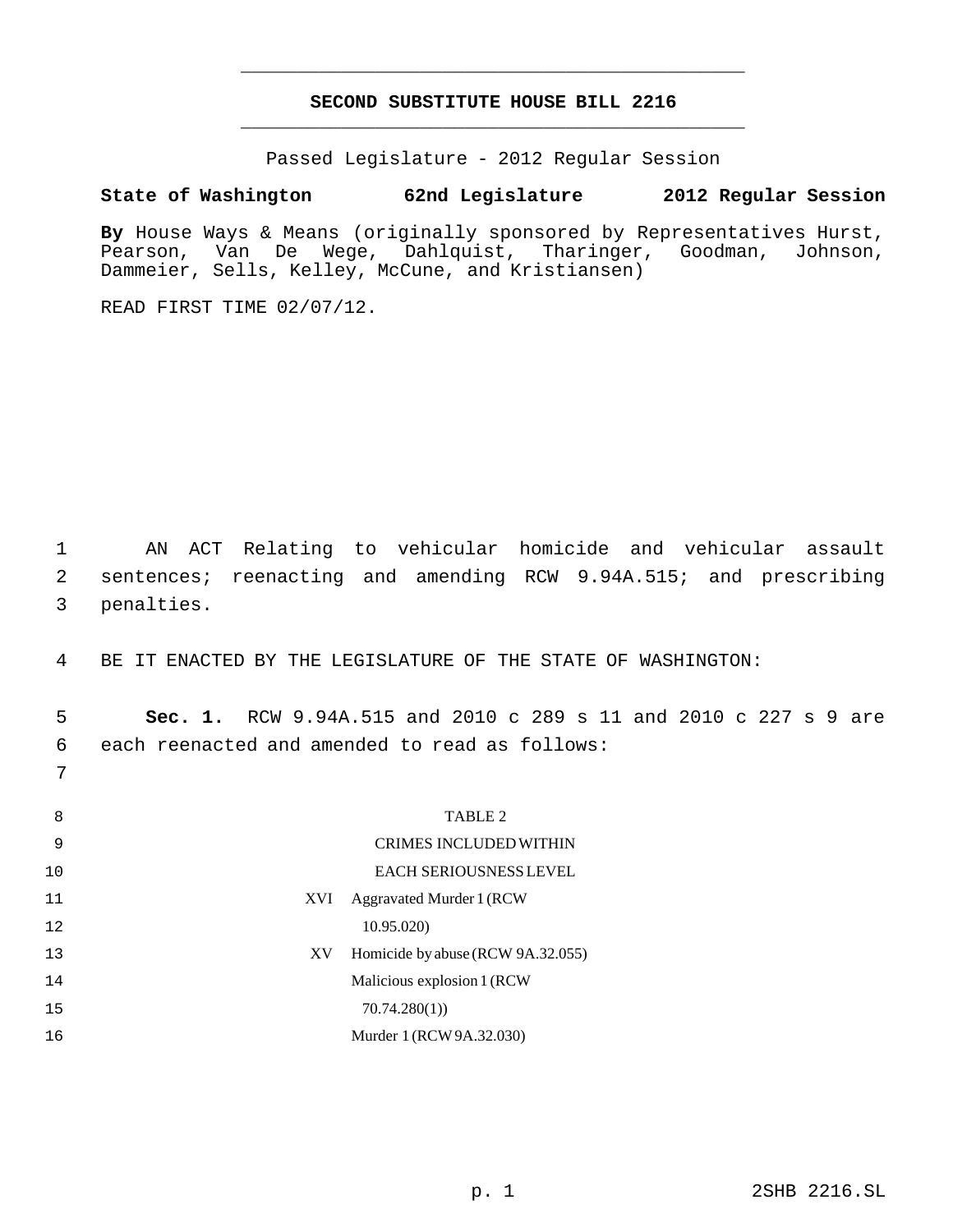| 1  | XIV  | Murder 2 (RCW 9A.32.050)                |
|----|------|-----------------------------------------|
| 2  |      | Trafficking 1 (RCW 9A.40.100(1))        |
| 3  | XIII | Malicious explosion 2 (RCW)             |
| 4  |      | 70.74.280(2)                            |
| 5  |      | Malicious placement of an explosive 1   |
| 6  |      | (RCW 70.74.270(1))                      |
| 7  | XII  | Assault 1 (RCW 9A.36.011)               |
| 8  |      | Assault of a Child 1 (RCW 9A.36.120)    |
| 9  |      | Malicious placement of an imitation     |
| 10 |      | device 1 (RCW 70.74.272(1)(a))          |
| 11 |      | Promoting Commercial Sexual Abuse       |
| 12 |      | of a Minor (RCW 9.68A.101)              |
| 13 |      | Rape 1 (RCW 9A.44.040)                  |
| 14 |      | Rape of a Child 1 (RCW 9A.44.073)       |
| 15 |      | Trafficking 2 (RCW 9A.40.100(2))        |
| 16 | XI   | Manslaughter 1 (RCW 9A.32.060)          |
| 17 |      | Rape 2 (RCW 9A.44.050)                  |
| 18 |      | Rape of a Child 2 (RCW 9A.44.076)       |
| 19 |      | Vehicular Homicide, by being under      |
| 20 |      | the influence of intoxicating liquor    |
| 21 |      | or any drug (RCW 46.61.520)             |
| 22 | X    | Child Molestation 1 (RCW 9A.44.083)     |
| 23 |      | Criminal Mistreatment 1 (RCW            |
| 24 |      | 9A.42.020)                              |
| 25 |      | Indecent Liberties (with forcible       |
| 26 |      | compulsion) (RCW                        |
| 27 |      | 9A.44.100(1)(a)                         |
| 28 |      | Kidnapping 1 (RCW 9A.40.020)            |
| 29 |      | Leading Organized Crime (RCW            |
| 30 |      | 9A.82.060(1)(a)                         |
| 31 |      | Malicious explosion 3 (RCW              |
| 32 |      | 70.74.280(3)                            |
| 33 |      | <b>Sexually Violent Predator Escape</b> |
| 34 |      | (RCW 9A.76.115)                         |
| 35 | IX   | Abandonment of Dependent Person 1       |
| 36 |      | (RCW 9A.42.060)                         |
| 37 |      | Assault of a Child 2 (RCW 9A.36.130)    |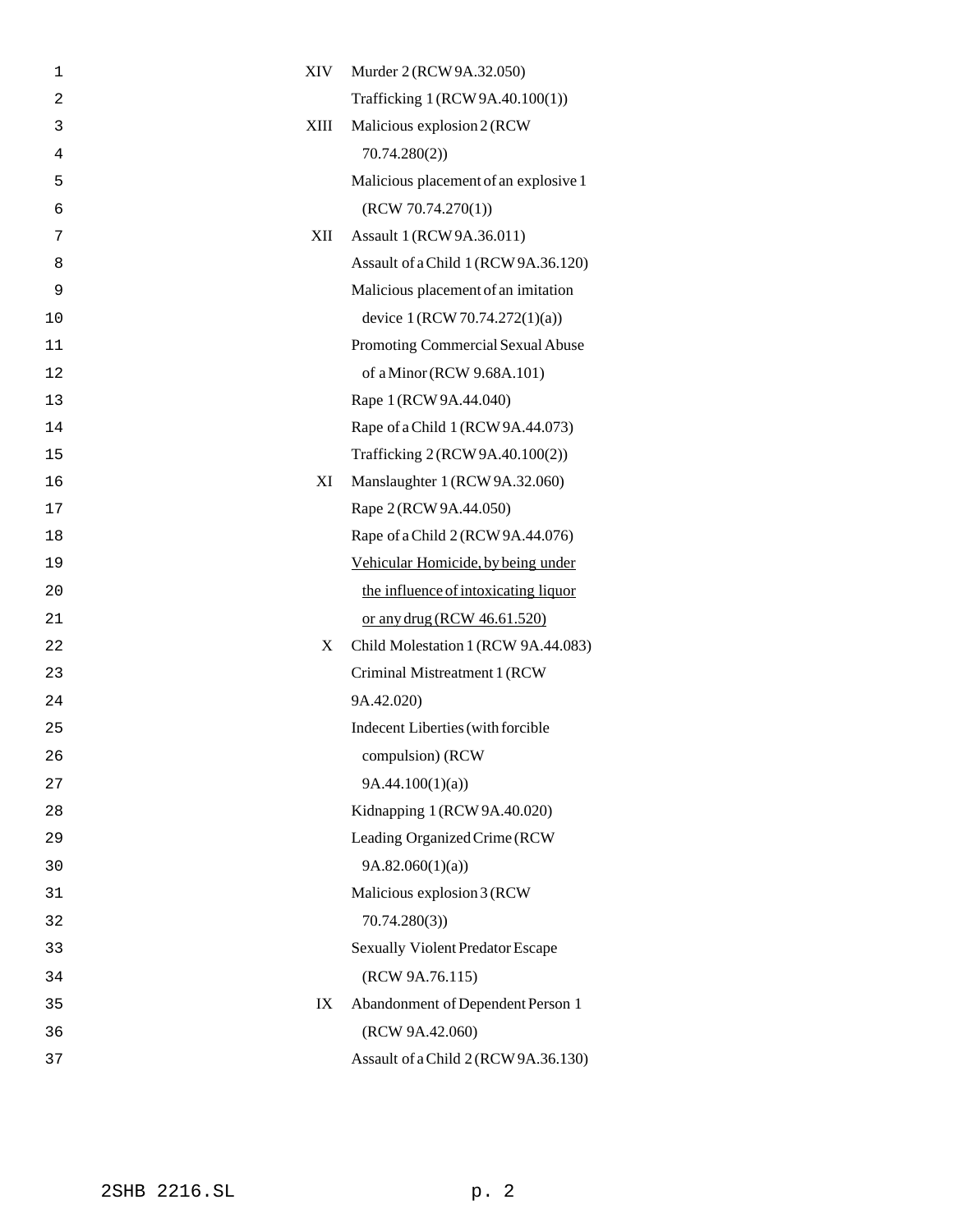| 1              | Explosive devices prohibited (RCW      |
|----------------|----------------------------------------|
| $\overline{a}$ | 70.74.180)                             |
| 3              | Hit and Run--Death (RCW                |
| 4              | 46.52.020(4)(a)                        |
| 5              | Homicide by Watercraft, by being       |
| 6              | under the influence of intoxicating    |
| 7              | liquor or any drug (RCW                |
| 8              | 79A.60.050)                            |
| 9              | Inciting Criminal Profiteering (RCW    |
| 10             | 9A.82.060(1)(b)                        |
| 11             | Malicious placement of an explosive 2  |
| 12             | (RCW 70.74.270(2))                     |
| 13             | Robbery 1 (RCW 9A.56.200)              |
| 14             | Sexual Exploitation (RCW 9.68A.040)    |
| 15             | ((Vehicular Homicide, by being under   |
| 16             | the influence of intoxicating liquor   |
| 17             | or any drug (RCW 46.61.520)))          |
| 18             | Arson 1 (RCW 9A.48.020)<br><b>VIII</b> |
| 19             | Commercial Sexual Abuse of a Minor     |
| 20             | (RCW 9.68A.100)                        |
| 21             | Homicide by Watercraft, by the         |
| 22             | operation of any vessel in a           |
| 23             | reckless manner (RCW                   |
| 24             | 79A.60.050)                            |
| 25             | Manslaughter 2 (RCW 9A.32.070)         |
| 26             | Promoting Prostitution 1 (RCW          |
| 27             | 9A.88.070)                             |
| 28             | Theft of Ammonia (RCW 69.55.010)       |
| 29             | Vehicular Homicide, by the operation   |
| 30             | of any vehicle in a reckless manner    |
| 31             | (RCW 46.61.520)                        |
| 32             | VII<br>Burglary 1 (RCW 9A.52.020)      |
| 33             | Child Molestation 2 (RCW 9A.44.086)    |
| 34             | Civil Disorder Training (RCW           |
| 35             | 9A.48.120)                             |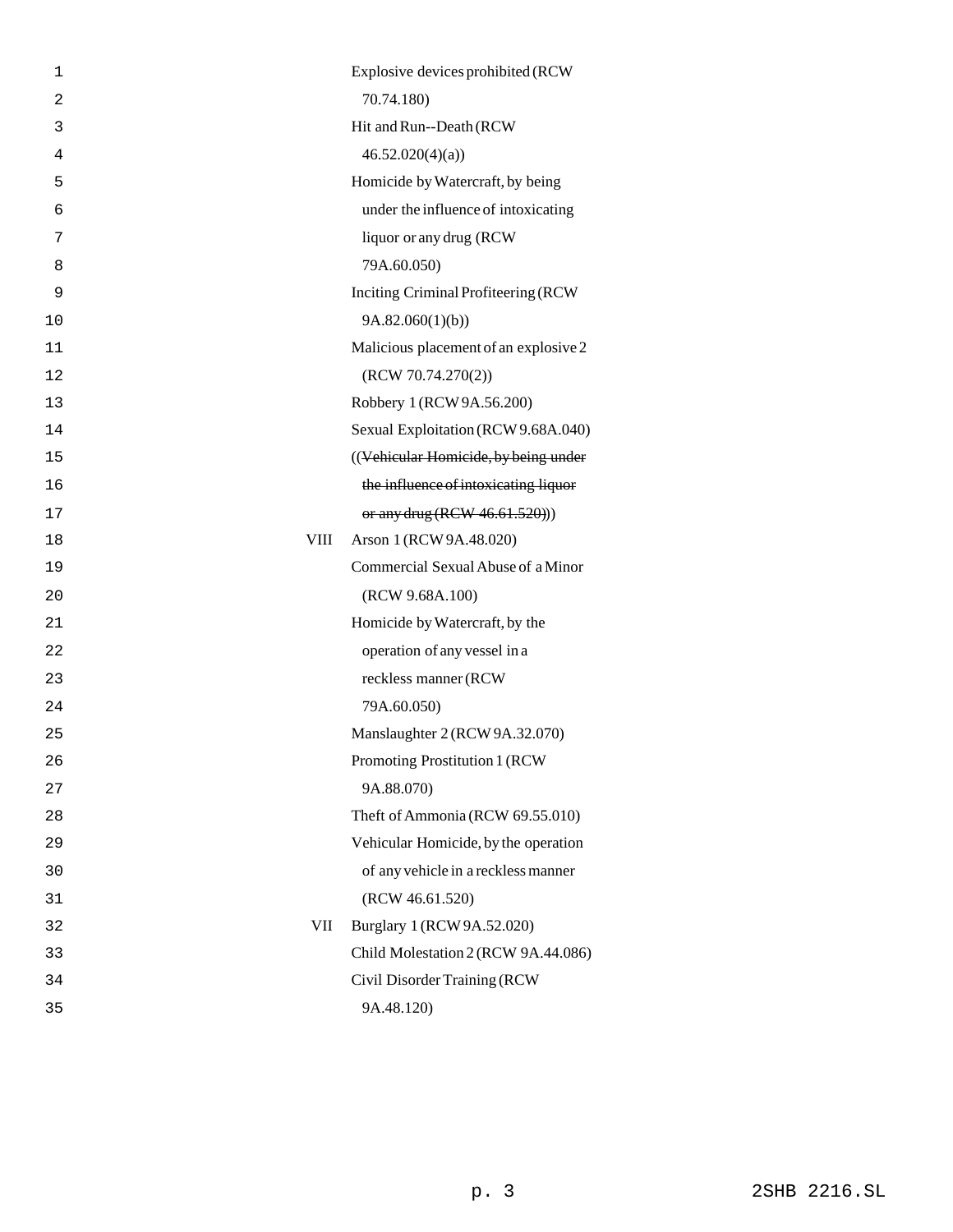| 1              |    | Dealing in depictions of minor engaged  |
|----------------|----|-----------------------------------------|
| $\overline{a}$ |    | in sexually explicit conduct 1          |
| 3              |    | (RCW 9.68A.050(1))                      |
| 4              |    | Drive-by Shooting (RCW 9A.36.045)       |
| 5              |    | Homicide by Watercraft, by disregard    |
| 6              |    | for the safety of others (RCW           |
| 7              |    | 79A.60.050)                             |
| 8              |    | Indecent Liberties (without forcible    |
| 9              |    | compulsion) (RCW 9A.44.100(1)           |
| 10             |    | $(b)$ and $(c)$ )                       |
| 11             |    | Introducing Contraband 1 (RCW           |
| 12             |    | 9A.76.140)                              |
| 13             |    | Malicious placement of an explosive 3   |
| 14             |    | (RCW 70.74.270(3))                      |
| 15             |    | Negligently Causing Death By Use of a   |
| 16             |    | Signal Preemption Device (RCW           |
| 17             |    | 46.37.675)                              |
| 18             |    | Sending, bringing into state depictions |
| 19             |    | of minor engaged in sexually            |
| 20             |    | explicit conduct 1 (RCW                 |
| 21             |    | 9.68A.060(1)                            |
| 22             |    | Unlawful Possession of a Firearm in     |
| 23             |    | the first degree (RCW $9.41.040(1)$ )   |
| 24             |    | Use of a Machine Gun in Commission      |
| 25             |    | of a Felony (RCW 9.41.225)              |
| 26             |    | Vehicular Homicide, by disregard for    |
| 27             |    | the safety of others (RCW               |
| 28             |    | 46.61.520                               |
| 29             | VI | Bail Jumping with Murder 1 (RCW         |
| 30             |    | 9A.76.170(3)(a)                         |
| 31             |    | Bribery (RCW 9A.68.010)                 |
| 32             |    | Incest $1 (RCW 9A.64.020(1))$           |
| 33             |    | Intimidating a Judge (RCW 9A.72.160)    |
| 34             |    | Intimidating a Juror/Witness (RCW       |
| 35             |    | 9A.72.110, 9A.72.130)                   |
| 36             |    | Malicious placement of an imitation     |
| 37             |    | device 2 (RCW 70.74.272(1)(b))          |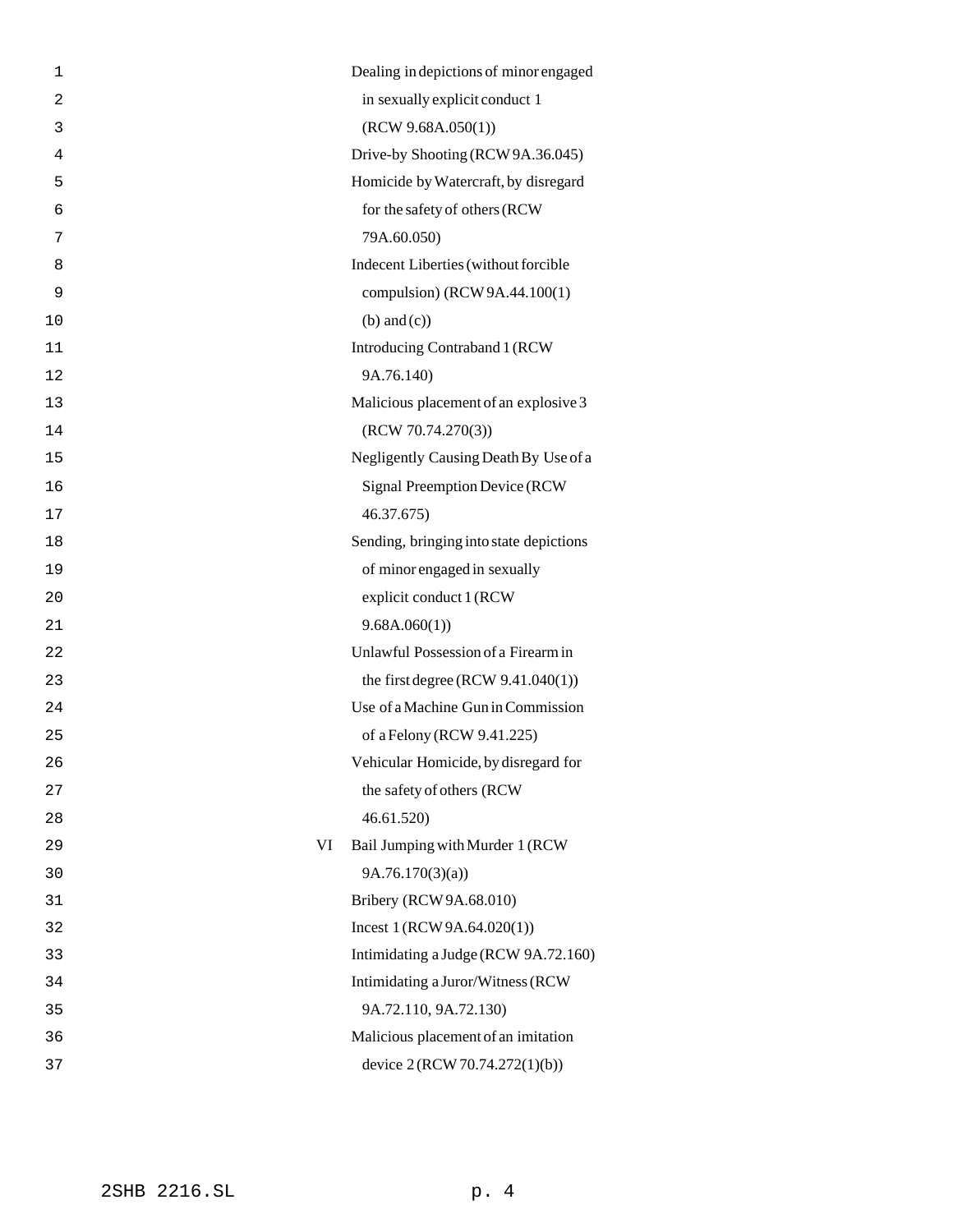| 1              | Possession of Depictions of a Minor    |
|----------------|----------------------------------------|
| $\overline{2}$ | <b>Engaged in Sexually Explicit</b>    |
| 3              | Conduct 1 (RCW 9.68A.070(1))           |
| 4              | Rape of a Child 3 (RCW 9A.44.079)      |
| 5              | Theft of a Firearm (RCW 9A.56.300)     |
| 6              | Unlawful Storage of Ammonia (RCW       |
| 7              | 69.55.020)                             |
| 8              | Abandonment of Dependent Person 2<br>V |
| 9              | (RCW 9A.42.070)                        |
| 10             | Advancing money or property for        |
| 11             | extortionate extension of credit       |
| 12             | (RCW 9A.82.030)                        |
| 13             | Bail Jumping with class A Felony       |
| 14             | (RCW 9A.76.170(3)(b))                  |
| 15             | Child Molestation 3 (RCW 9A.44.089)    |
| 16             | Criminal Mistreatment 2 (RCW           |
| 17             | 9A.42.030)                             |
| 18             | Custodial Sexual Misconduct 1 (RCW     |
| 19             | 9A.44.160)                             |
| 20             | Dealing in Depictions of Minor         |
| 21             | <b>Engaged in Sexually Explicit</b>    |
| 22             | Conduct 2 (RCW 9.68A.050(2))           |
| 23             | Domestic Violence Court Order          |
| 24             | Violation (RCW 10.99.040,              |
| 25             | 10.99.050, 26.09.300, 26.10.220,       |
| 26             | 26.26.138, 26.50.110, 26.52.070,       |
| 27             | or 74.34.145)                          |
| 28             | Driving While Under the Influence      |
| 29             | (RCW 46.61.502(6))                     |
| 30             | Extortion 1 (RCW 9A.56.120)            |
| 31             | Extortionate Extension of Credit (RCW  |
| 32             | 9A.82.020)                             |
| 33             | <b>Extortionate Means to Collect</b>   |
| 34             | Extensions of Credit (RCW              |
| 35             | 9A.82.040)                             |
| 36             | Incest $2 (RCW 9A.64.020(2))$          |
| 37             | Kidnapping 2 (RCW 9A.40.030)           |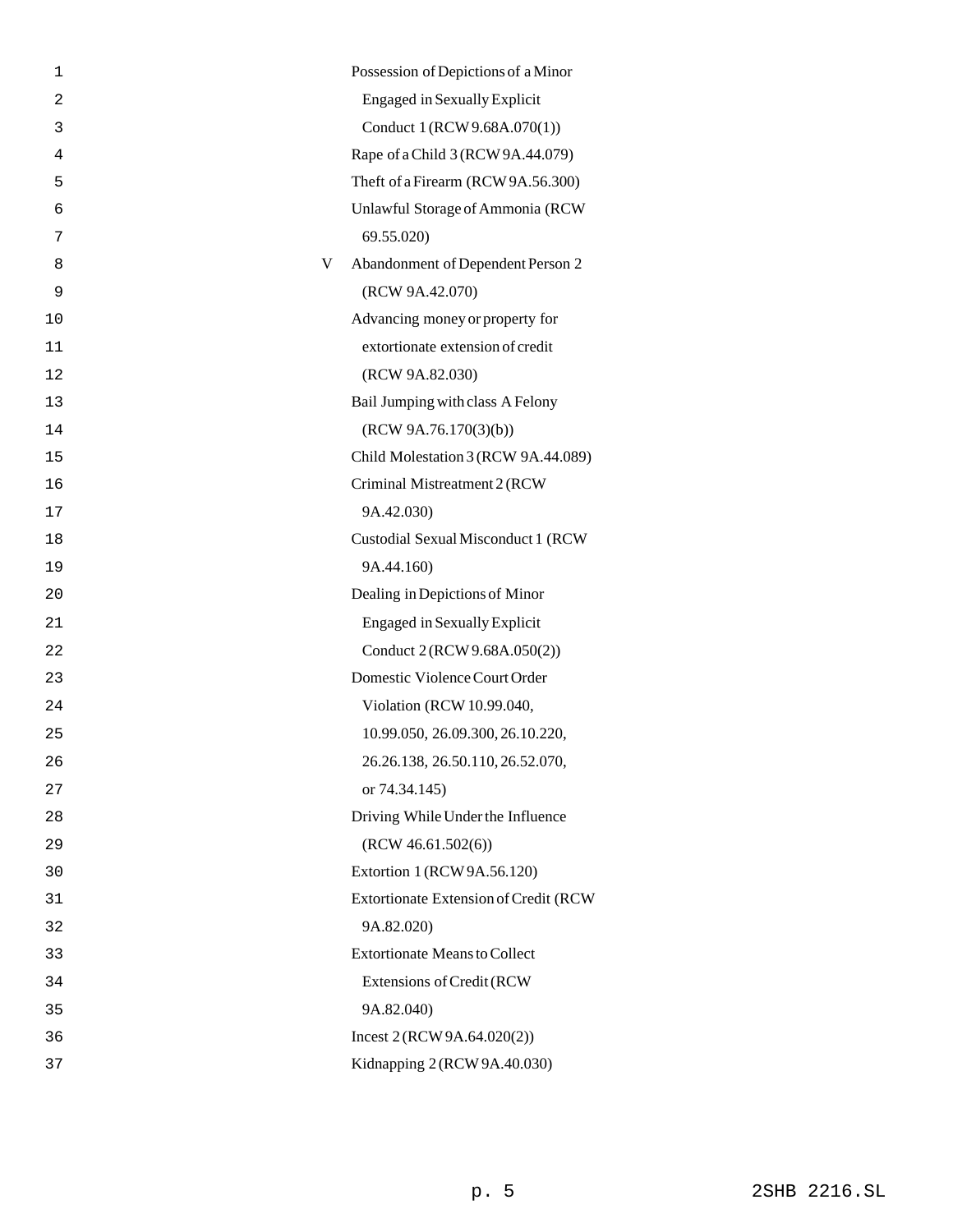| 1              |    | Perjury 1 (RCW 9A.72.020)               |
|----------------|----|-----------------------------------------|
| $\overline{a}$ |    | Persistent prison misbehavior (RCW      |
| 3              |    | 9.94.070)                               |
| 4              |    | Physical Control of a Vehicle While     |
| 5              |    | Under the Influence (RCW                |
| 6              |    | 46.61.504(6)                            |
| 7              |    | Possession of a Stolen Firearm (RCW     |
| 8              |    | 9A.56.310)                              |
| 9              |    | Rape 3 (RCW 9A.44.060)                  |
| 10             |    | Rendering Criminal Assistance 1         |
| 11             |    | (RCW 9A.76.070)                         |
| 12             |    | Sending, Bringing into State Depictions |
| 13             |    | of Minor Engaged in Sexually            |
| 14             |    | Explicit Conduct 2 (RCW                 |
| 15             |    | 9.68A.060(2)                            |
| 16             |    | Sexual Misconduct with a Minor 1        |
| 17             |    | (RCW 9A.44.093)                         |
| 18             |    | <b>Sexually Violating Human Remains</b> |
| 19             |    | (RCW 9A.44.105)                         |
| 20             |    | <b>Stalking (RCW 9A.46.110)</b>         |
| 21             |    | Taking Motor Vehicle Without            |
| 22             |    | Permission 1 (RCW 9A.56.070)            |
| 23             | IV | Arson 2 (RCW 9A.48.030)                 |
| 24             |    | Assault 2 (RCW 9A.36.021)               |
| 25             |    | Assault 3 (of a Peace Officer with a    |
| 26             |    | Projectile Stun Gun) (RCW               |
| 27             |    | 9A.36.031(1)(h)                         |
| 28             |    | <b>Assault by Watercraft (RCW</b>       |
| 29             |    | 79A.60.060)                             |
| 30             |    | Bribing a Witness/Bribe Received by     |
| 31             |    | Witness (RCW 9A.72.090,                 |
| 32             |    | 9A.72.100)                              |
| 33             |    | Cheating 1 (RCW 9.46.1961)              |
| 34             |    | Commercial Bribery (RCW 9A.68.060)      |
| 35             |    | Counterfeiting (RCW 9.16.035(4))        |
| 36             |    | Endangerment with a Controlled          |
| 37             |    | Substance (RCW 9A.42.100)               |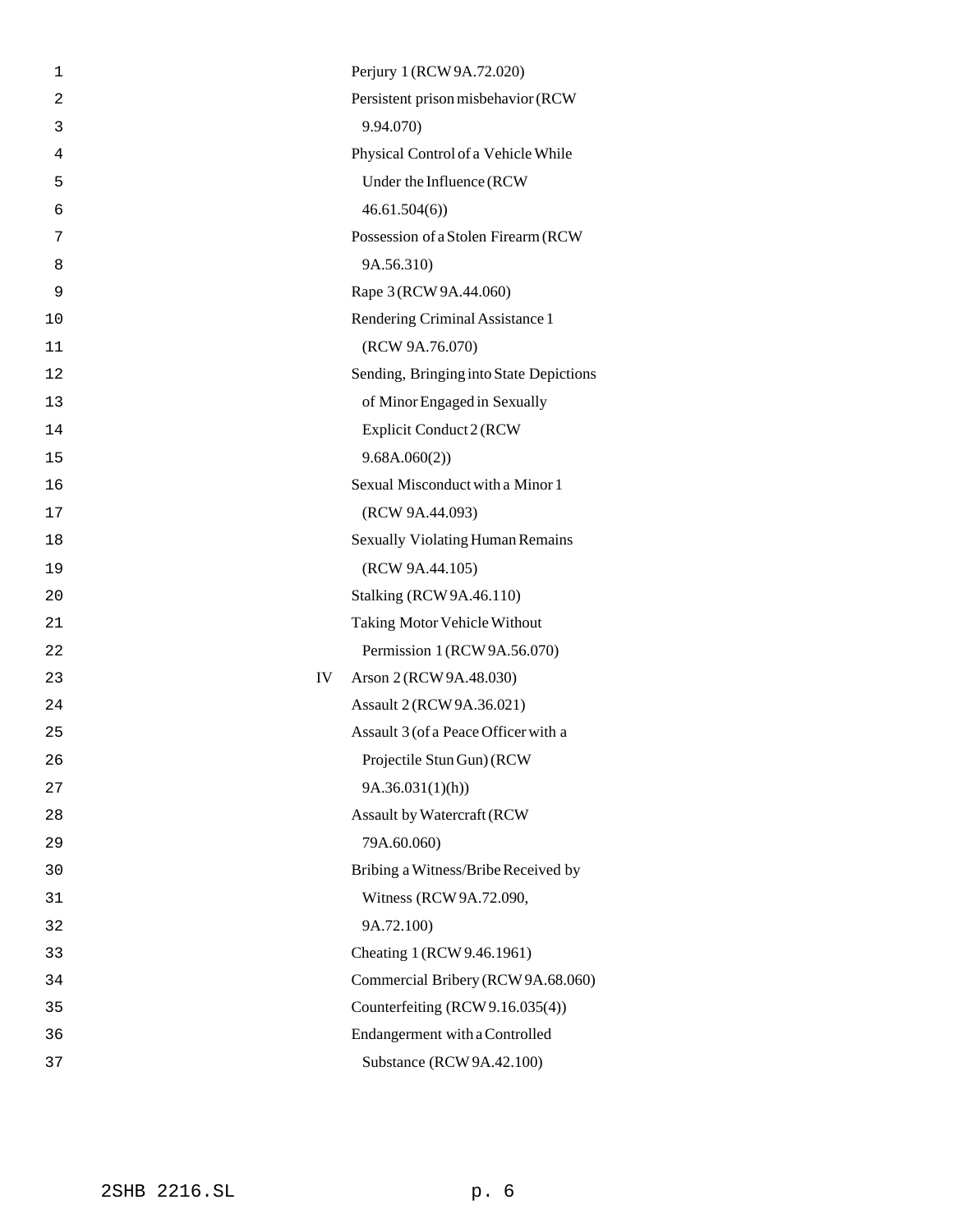| 1  | Escape 1 (RCW 9A.76.110)                     |
|----|----------------------------------------------|
| 2  | Hit and Run--Injury (RCW                     |
| 3  | 46.52.020(4)(b)                              |
| 4  | Hit and Run with Vessel--Injury              |
| 5  | Accident (RCW 79A.60.200(3))                 |
| 6  | Identity Theft 1 (RCW 9.35.020(2))           |
| 7  | Indecent Exposure to Person Under            |
| 8  | Age Fourteen (subsequent sex                 |
| 9  | offense) (RCW 9A.88.010)                     |
| 10 | <b>Influencing Outcome of Sporting Event</b> |
| 11 | (RCW 9A.82.070)                              |
| 12 | Malicious Harassment (RCW                    |
| 13 | 9A.36.080)                                   |
| 14 | Possession of Depictions of a Minor          |
| 15 | <b>Engaged in Sexually Explicit</b>          |
| 16 | Conduct 2 (RCW 9.68(([A]))                   |
| 17 | $\underline{A}.070(2)$                       |
| 18 | <b>Residential Burglary (RCW</b>             |
| 19 | 9A.52.025)                                   |
| 20 | Robbery 2 (RCW 9A.56.210)                    |
| 21 | Theft of Livestock 1 (RCW 9A.56.080)         |
| 22 | Threats to Bomb (RCW 9.61.160)               |
| 23 | Trafficking in Stolen Property 1 (RCW)       |
| 24 | 9A.82.050)                                   |
| 25 | Unlawful factoring of a credit card or       |
| 26 | payment card transaction (RCW                |
| 27 | 9A.56.290(4)(b)                              |
| 28 | Unlawful transaction of health               |
| 29 | coverage as a health care service            |
| 30 | contractor (RCW 48.44.016(3))                |
| 31 | Unlawful transaction of health               |
| 32 | coverage as a health maintenance             |
| 33 | organization (RCW 48.46.033(3))              |
| 34 | Unlawful transaction of insurance            |
| 35 | business (RCW 48.15.023(3))                  |
| 36 | Unlicensed practice as an insurance          |
| 37 | professional (RCW 48.17.063(2))              |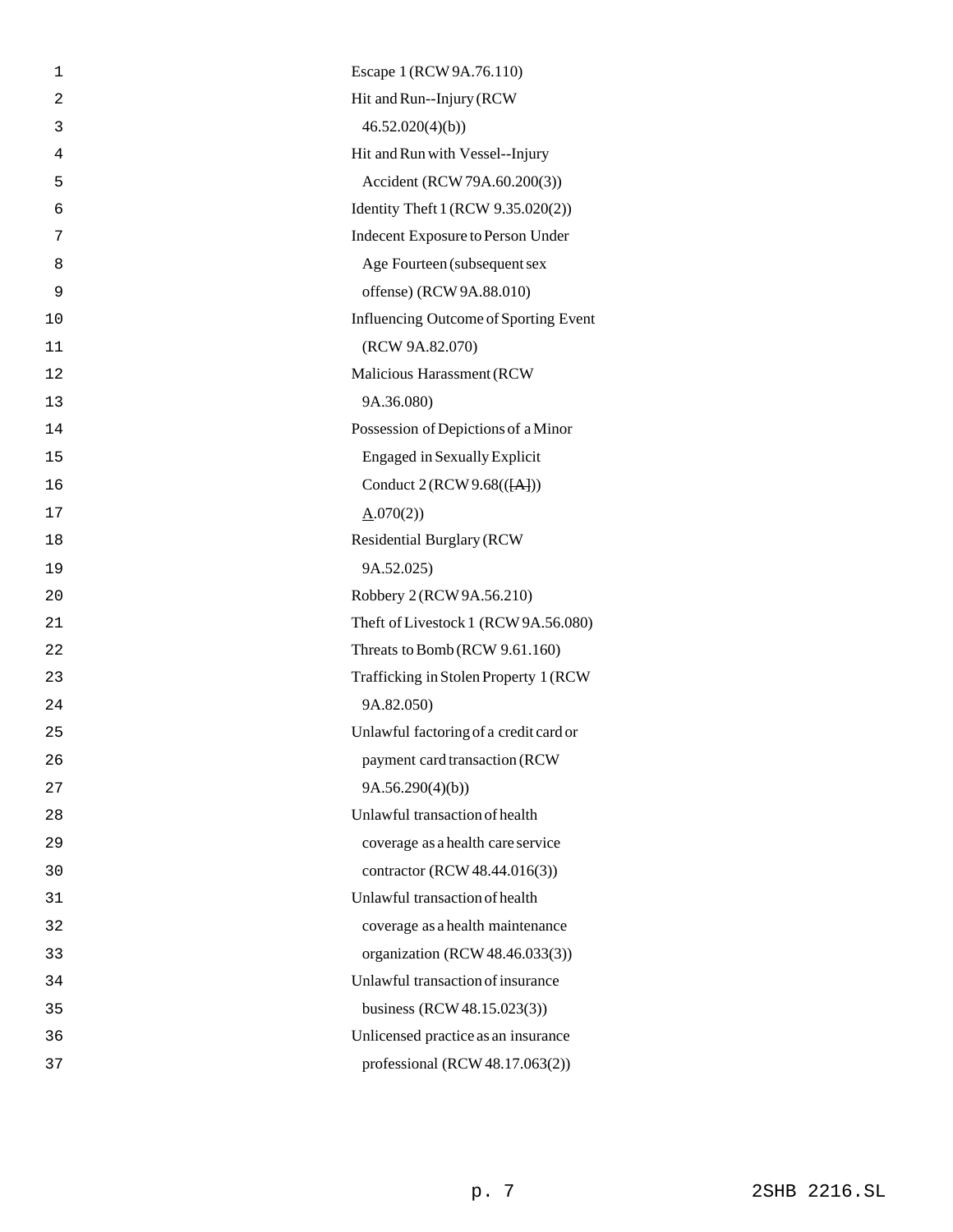| 1              |   | Use of Proceeds of Criminal            |
|----------------|---|----------------------------------------|
| $\overline{2}$ |   | Profiteering (RCW 9A.82.080(1)         |
| 3              |   | and $(2)$ )                            |
| 4              |   | Vehicular Assault, by being under the  |
| 5              |   | influence of intoxicating liquor or    |
| 6              |   | any drug, or by the operation or       |
| 7              |   | driving of a vehicle in a reckless     |
| 8              |   | manner (RCW 46.61.522)                 |
| 9              |   | Viewing of Depictions of a Minor       |
| 10             |   | <b>Engaged in Sexually Explicit</b>    |
| 11             |   | Conduct 1 (RCW 9.68A.075(1))           |
| 12             |   | Willful Failure to Return from         |
| 13             |   | Furlough (RCW 72.66.060)               |
| 14             | Ш | Animal Cruelty 1 (Sexual Conduct or    |
| 15             |   | Contact) (RCW 16.52.205(3))            |
| 16             |   | Assault 3 (Except Assault 3 of a Peace |
| 17             |   | Officer With a Projectile Stun         |
| 18             |   | Gun) (RCW 9A.36.031 except             |
| 19             |   | subsection $(1)(h)$                    |
| 20             |   | Assault of a Child 3 (RCW 9A.36.140)   |
| 21             |   | Bail Jumping with class B or C Felony  |
| 22             |   | (RCW 9A.76.170(3)(c))                  |
| 23             |   | Burglary 2 (RCW 9A.52.030)             |
| 24             |   | Communication with a Minor for         |
| 25             |   | <b>Immoral Purposes (RCW)</b>          |
| 26             |   | 9.68A.090)                             |
| 27             |   | Criminal Gang Intimidation (RCW        |
| 28             |   | 9A.46.120)                             |
| 29             |   | Custodial Assault (RCW 9A.36.100)      |
| 30             |   | Cyberstalking (subsequent conviction   |
| 31             |   | or threat of death) (RCW               |
| 32             |   | 9.61.260(3)                            |
| 33             |   | Escape 2 (RCW 9A.76.120)               |
| 34             |   | Extortion 2 (RCW 9A.56.130)            |
| 35             |   | Harassment (RCW 9A.46.020)             |
| 36             |   | Intimidating a Public Servant (RCW     |
| 37             |   | 9A.76.180)                             |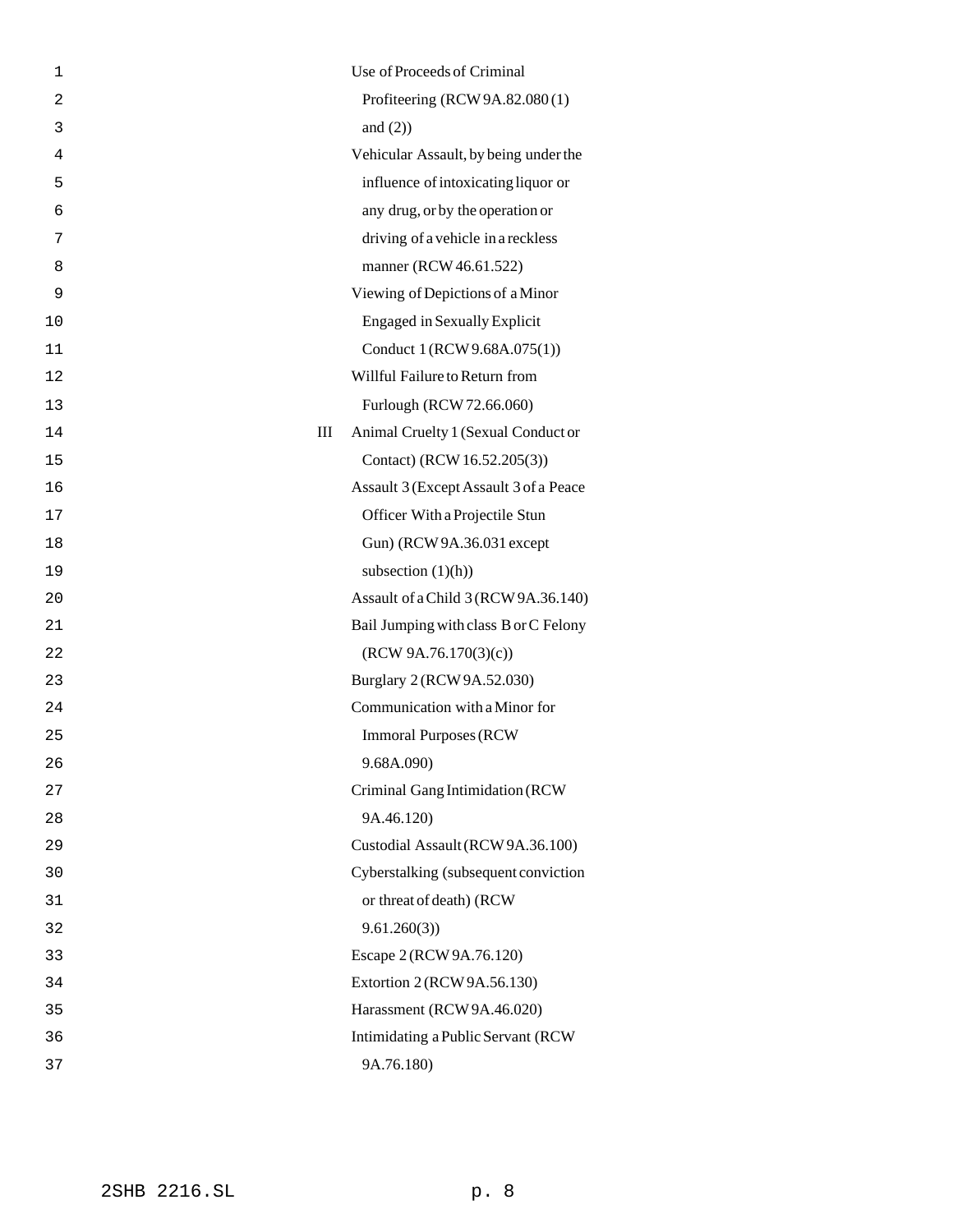| 1              | Introducing Contraband 2 (RCW                 |
|----------------|-----------------------------------------------|
| $\overline{2}$ | 9A.76.150)                                    |
| 3              | Malicious Injury to Railroad Property         |
| 4              | (RCW 81.60.070)                               |
| 5              | Mortgage Fraud (RCW 19.144.080)               |
| 6              | <b>Negligently Causing Substantial Bodily</b> |
| 7              | Harm By Use of a Signal                       |
| 8              | Preemption Device (RCW                        |
| 9              | 46.37.674)                                    |
| 10             | Organized Retail Theft 1 (RCW                 |
| 11             | 9A.56.350(2)                                  |
| 12             | Perjury 2 (RCW 9A.72.030)                     |
| 13             | Possession of Incendiary Device (RCW          |
| 14             | 9.40.120)                                     |
| 15             | Possession of Machine Gun or Short-           |
| 16             | Barreled Shotgun or Rifle (RCW                |
| 17             | 9.41.190)                                     |
| 18             | Promoting Prostitution 2 (RCW                 |
| 19             | 9A.88.080)                                    |
| 20             | Retail Theft with Extenuating                 |
| 21             | Circumstances 1 (RCW                          |
| 22             | 9A.56.360(2))                                 |
| 23             | Securities Act violation (RCW                 |
| 24             | 21.20.400)                                    |
| 25             | Tampering with a Witness (RCW                 |
| 26             | 9A.72.120)                                    |
| 27             | Telephone Harassment (subsequent              |
| 28             | conviction or threat of death)                |
| 29             | (RCW 9.61.230(2))                             |
| 30             | Theft of Livestock 2 (RCW 9A.56.083)          |
| 31             | Theft with the Intent to Resell 1 (RCW        |
| 32             | 9A.56.340(2)                                  |
| 33             | Trafficking in Stolen Property 2 (RCW         |
| 34             | 9A.82.055)                                    |
| 35             | Unlawful Imprisonment (RCW                    |
| 36             | 9A.40.040)                                    |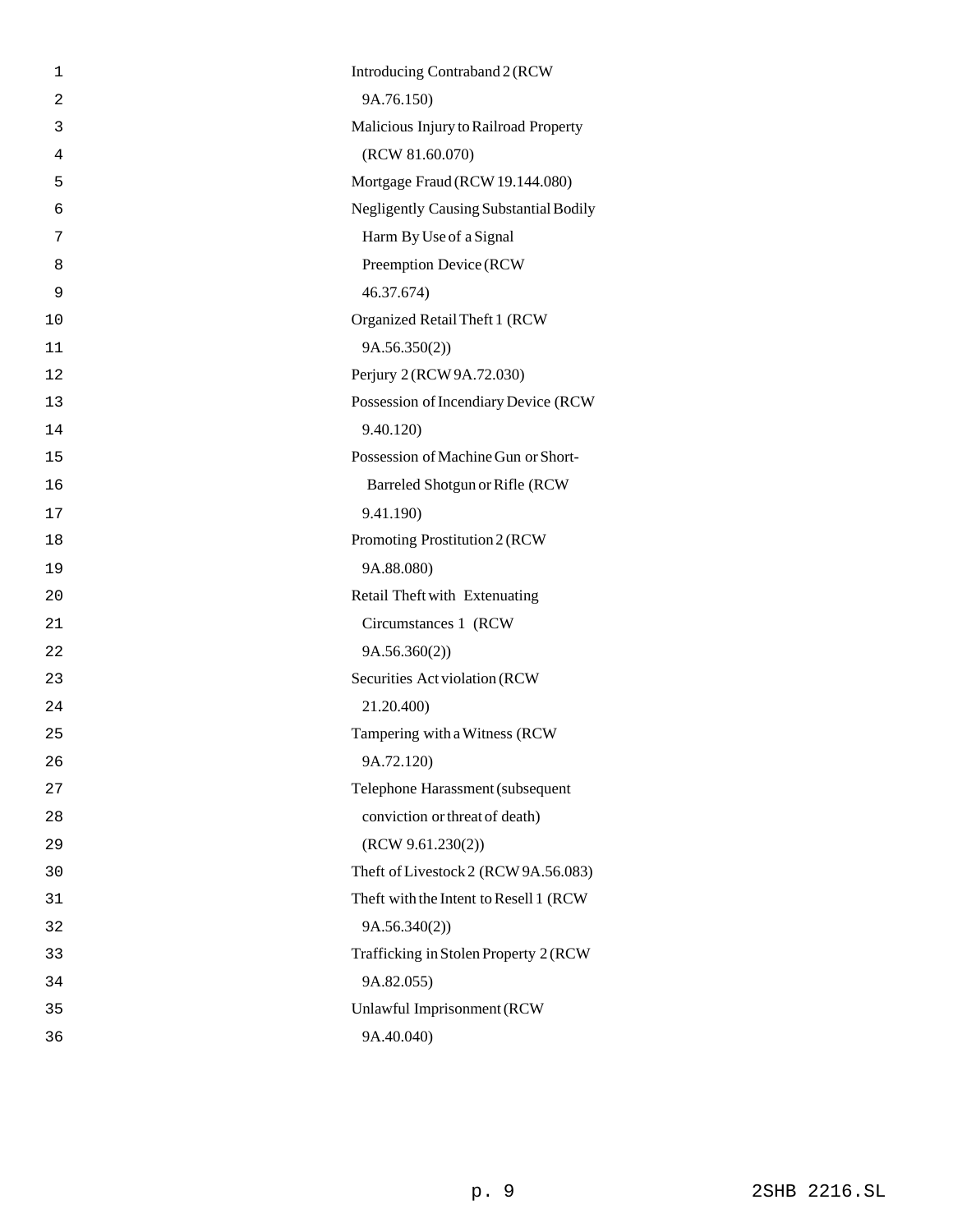| 1              | Unlawful possession of firearm in the    |
|----------------|------------------------------------------|
| $\overline{2}$ | second degree (RCW 9.41.040(2))          |
| 3              | Vehicular Assault, by the operation or   |
| 4              | driving of a vehicle with disregard      |
| 5              | for the safety of others (RCW            |
| 6              | 46.61.522)                               |
| 7              | Willful Failure to Return from Work      |
| 8              | Release (RCW 72.65.070)                  |
| 9              | Computer Trespass 1 (RCW<br>$\mathbf{I}$ |
| 10             | 9A.52.110)                               |
| 11             | Counterfeiting (RCW 9.16.035(3))         |
| 12             | <b>Escape from Community Custody</b>     |
| 13             | (RCW 72.09.310)                          |
| 14             | Failure to Register as a Sex Offender    |
| 15             | (second or subsequent offense)           |
| 16             | (RCW ((9A.44.130(11)(a)))                |
| 17             | 9A.44.132)                               |
| 18             | Health Care False Claims (RCW            |
| 19             | 48.80.030)                               |
| 20             | Identity Theft 2 (RCW 9.35.020(3))       |
| 21             | <b>Improperly Obtaining Financial</b>    |
| 22             | Information (RCW 9.35.010)               |
| 23             | Malicious Mischief 1 (RCW                |
| 24             | 9A.48.070)                               |
| 25             | Organized Retail Theft 2 (RCW            |
| 26             | 9A.56.350(3)                             |
| 27             | Possession of Stolen Property 1 (RCW     |
| 28             | 9A.56.150)                               |
| 29             | Possession of a Stolen Vehicle (RCW      |
| 30             | 9A.56.068)                               |
| 31             | Retail Theft with Extenuating            |
| 32             | Circumstances 2 (RCW)                    |
| 33             | 9A.56.360(3)                             |
| 34             | Theft 1 (RCW 9A.56.030)                  |
| 35             | Theft of a Motor Vehicle (RCW            |
| 36             | 9A.56.065)                               |
|                |                                          |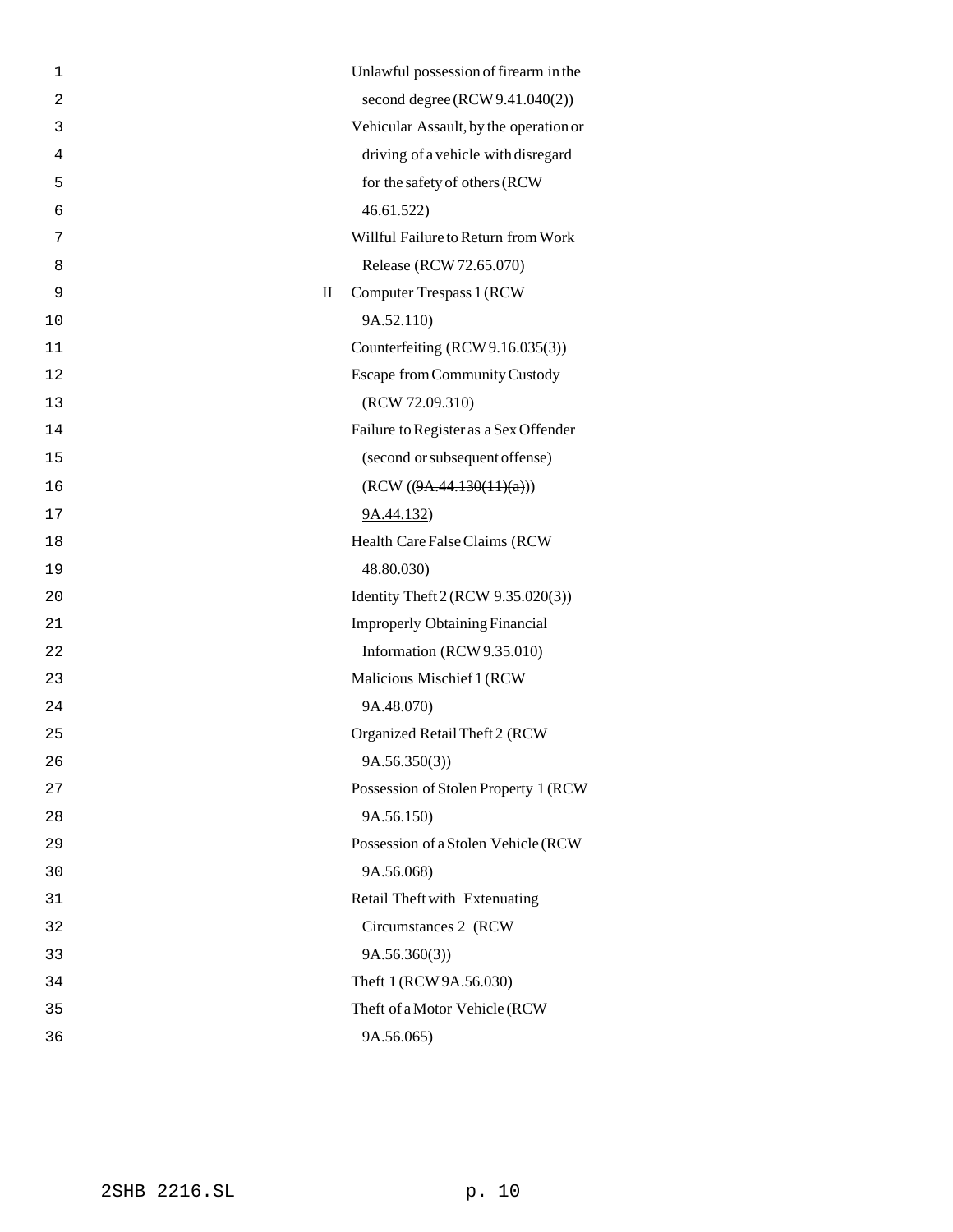| 1  | Theft of Rental, Leased, or Lease-         |
|----|--------------------------------------------|
| 2  | purchased Property (valued at one          |
| 3  | thousand five hundred dollars or           |
| 4  | more) (RCW 9A.56.096(5)(a))                |
| 5  | Theft with the Intent to Resell 2 (RCW     |
| 6  | 9A.56.340(3)                               |
| 7  | Trafficking in Insurance Claims (RCW       |
| 8  | 48.30A.015)                                |
| 9  | Unlawful factoring of a credit card or     |
| 10 | payment card transaction (RCW              |
| 11 | 9A.56.290(4)(a)                            |
| 12 | Unlawful Practice of Law (RCW              |
| 13 | 2.48.180)                                  |
| 14 | Unlicensed Practice of a Profession or     |
| 15 | Business (RCW 18.130.190(7))               |
| 16 | Voyeurism (RCW 9A.44.115)                  |
| 17 | Attempting to Elude a Pursuing Police<br>L |
| 18 | Vehicle (RCW 46.61.024)                    |
| 19 | False Verification for Welfare (RCW        |
| 20 | 74.08.055)                                 |
| 21 | Forgery (RCW 9A.60.020)                    |
| 22 | Fraudulent Creation or Revocation of a     |
| 23 | Mental Health Advance Directive            |
| 24 | (RCW 9A.60.060)                            |
| 25 | Malicious Mischief 2 (RCW                  |
| 26 | 9A.48.080)                                 |
| 27 | Mineral Trespass (RCW 78.44.330)           |
| 28 | Possession of Stolen Property 2 (RCW       |
| 29 | 9A.56.160)                                 |
| 30 | Reckless Burning 1 (RCW 9A.48.040)         |
| 31 | <b>Taking Motor Vehicle Without</b>        |
| 32 | Permission 2 (RCW 9A.56.075)               |
| 33 | Theft 2 (RCW 9A.56.040)                    |